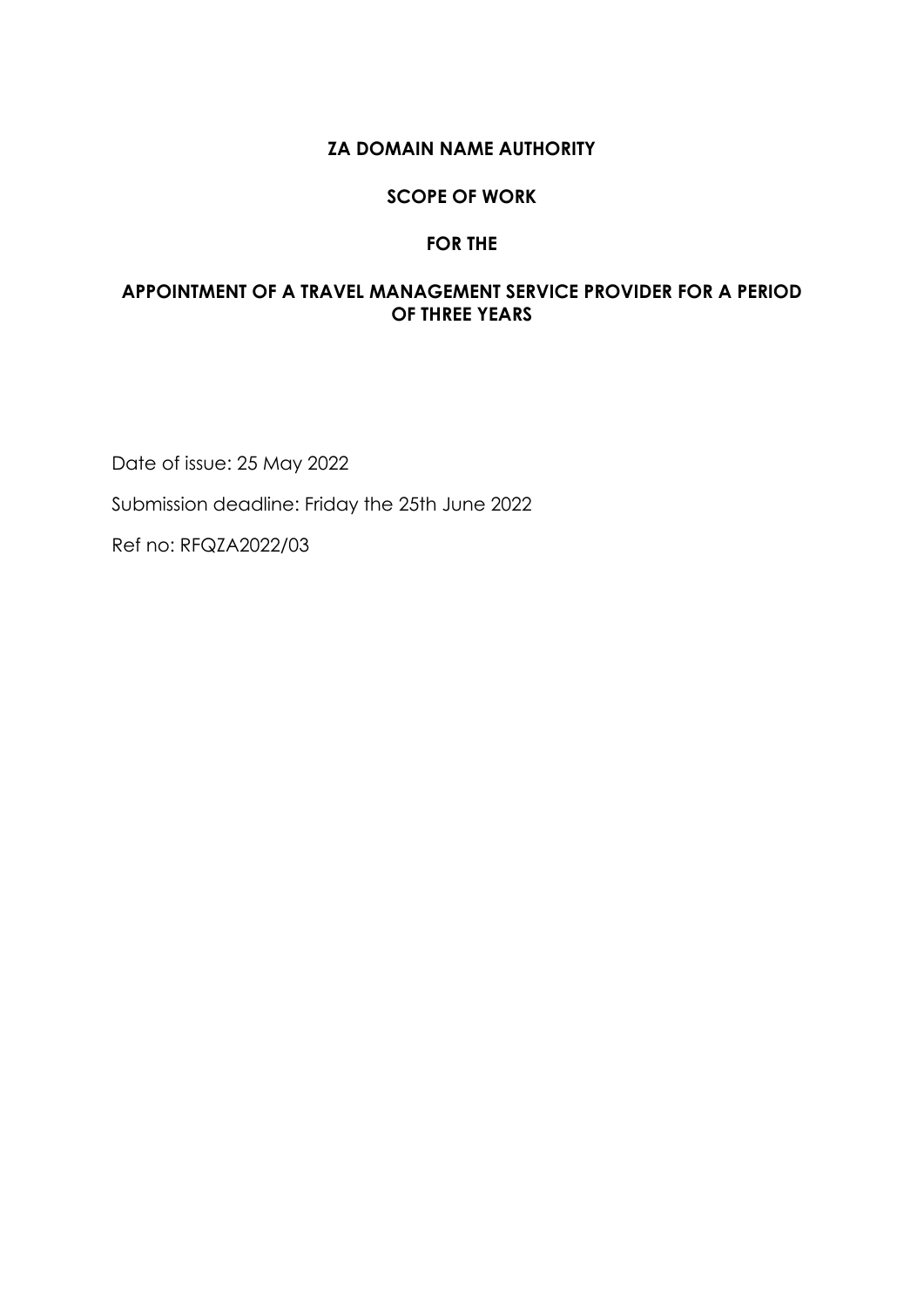| <b>Table of Contents</b> |
|--------------------------|
|--------------------------|

| APPOINTMENT OF A TRAVEL MANAGEMENT SERVICE PROVIDER FOR A PERIOD OF THREE |  |
|---------------------------------------------------------------------------|--|
| $\mathbf{1}$ .                                                            |  |
| 2.                                                                        |  |
| 2.1.                                                                      |  |
| 2.2.                                                                      |  |
| 2.3.                                                                      |  |
| 2.4.                                                                      |  |
| 2.5.                                                                      |  |
| 2.6.                                                                      |  |
| 3.                                                                        |  |
| 4.                                                                        |  |
| 5.                                                                        |  |
| 6.                                                                        |  |
| 7.                                                                        |  |
| 8.                                                                        |  |
| 9.                                                                        |  |
| 10.                                                                       |  |
| 10.2.                                                                     |  |
| 10.3.                                                                     |  |
| 11.                                                                       |  |
| 12.                                                                       |  |
| 13.                                                                       |  |
| 13.1.                                                                     |  |
| 13.2.                                                                     |  |
| 13.3.                                                                     |  |
|                                                                           |  |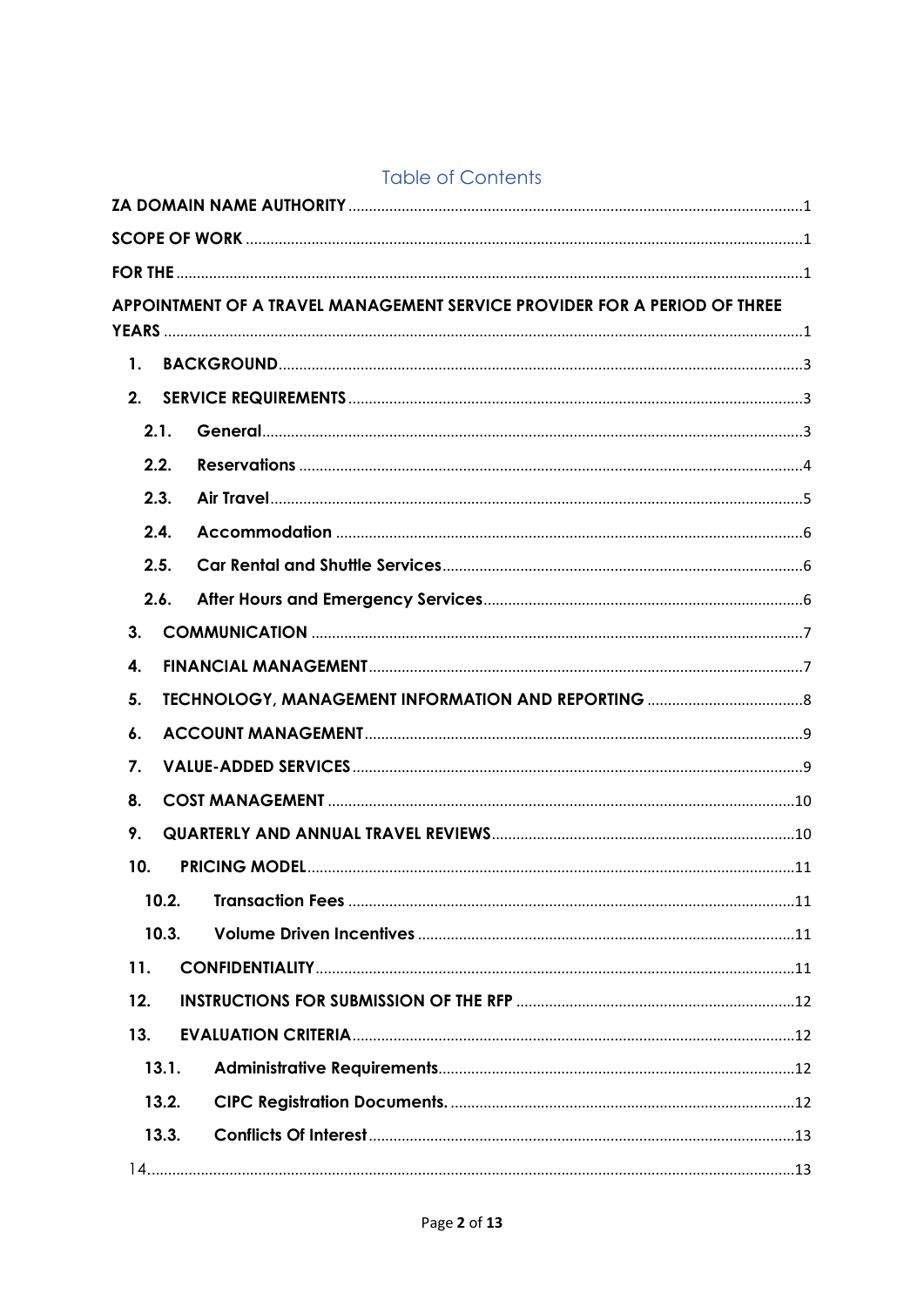## <span id="page-2-0"></span>**1. BACKGROUND**

The ZA Domain Name Authority's (ZADNA) primary objective in issuing this RFP is to enter into an agreement with a successful bidder(s) who will achieve the following:

- a) Provide ZADNA with travel management services that are consistent and reliable and will maintain a high level of traveller satisfaction in line with the service levels;
- b) Achieve significant cost savings for ZADNA without any degradation in the services.
- c) Appropriately contain ZADNA's risk and traveller risk.

# <span id="page-2-1"></span>**2. SERVICE REQUIREMENTS**

### <span id="page-2-2"></span>**2.1. General**

- 2.1.1. The successful bidder will be required to provide travel management services. Deliverables under this section include, without limitation, the following:
	- 2.1.1.1. The travel services will be provided to all Travellers (Consultants, Staff, Employees and Board Members) travelling on behalf of ZADNA. This will
	- 2.1.1.2. Include employees and contractors, consultants and clients where the agreement is that ZADNA is responsible for the arrangement and cost of travel permissible by the policy.
	- 2.1.1.3. Familiarisation with current ZADNA travel business processes.
	- 2.1.1.4. Familiarisation with current travel suppliers and negotiated agreements that are in place between ZADNA and third parties.
	- 2.1.1.5. Familiarisation with the current ZADNA Travel Policy and implementation of controls to ensure
	- 2.1.1.6. compliance.
	- 2.1.1.7. Penalties incurred as a result of the inefficiency or fault of a travel consultant will be for the Travel Management Company's (TMC) account, subject to the outcome of a formal dispute process.
	- 2.1.1.8. Provide a facility for ZADNA to update their travellers' profiles.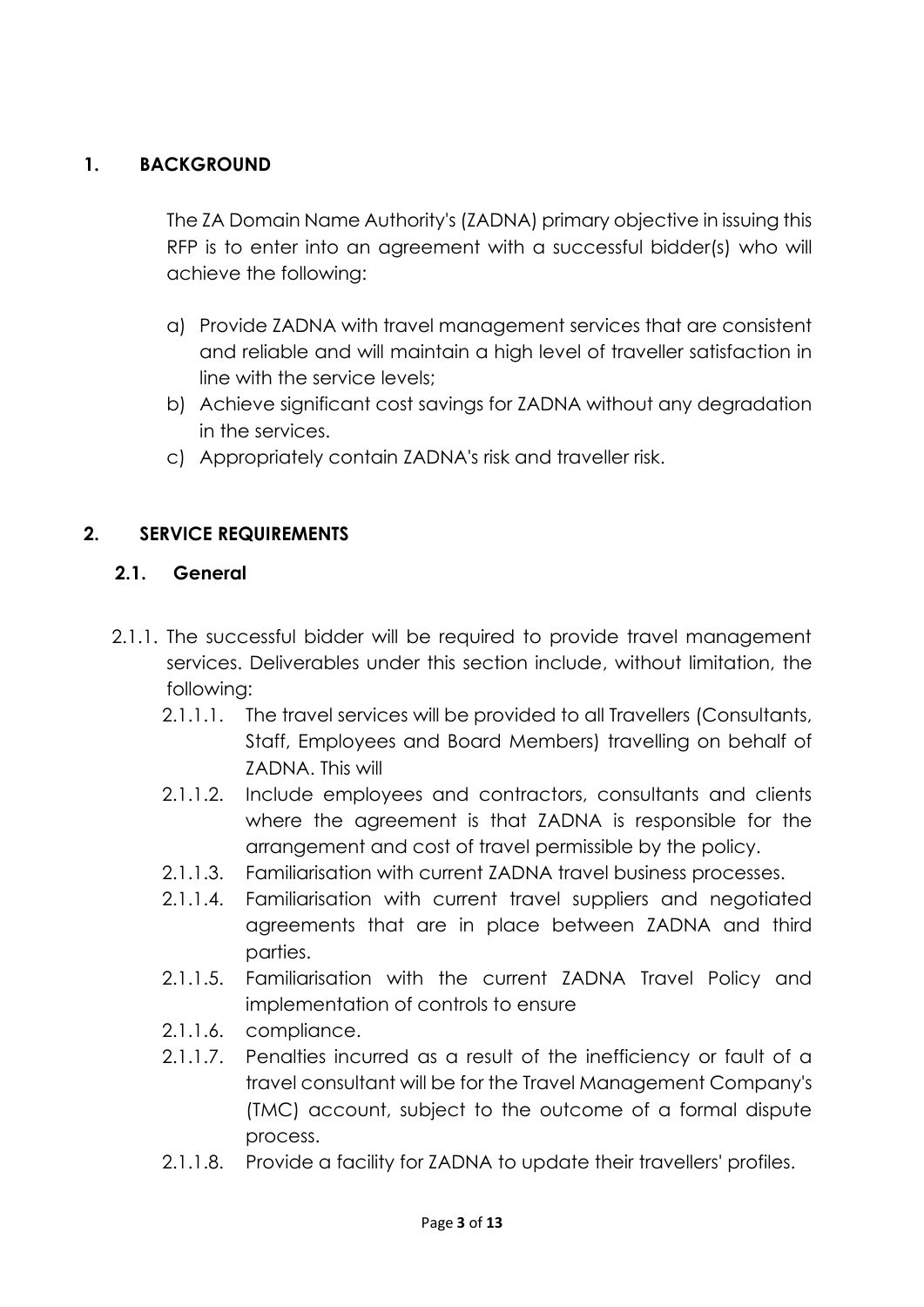- 2.1.1.9. When needed, assist ZADNA with coordinating and organising conferences and events in line with ZADNA policies and prescripts of these specifications.
- 2.1.1.10. Assist in managing the third-party service providers by addressing service failures and complaints against these service providers.
- 2.1.1.11. Consolidate all invoices from travel suppliers.
- 2.1.1.12. Provide a detailed transition plan for implementing the service without service interruptions and engage with the incumbent service provider to ensure a smooth transition.

## <span id="page-3-0"></span>**2.2. Reservations**

- 2.2.1. The Travel Management Company will:
	- 2.2.1.1. always endeavour to make the most cost-effective travel arrangements.
	- 2.2.1.2. Apprise themselves of all travel requirements for destinations to which travellers will be travelling and advise the traveller of alternative plans that are more cost-effective and more convenient where necessary.
	- 2.2.1.3. Obtain a minimum of three (3) price comparisons for all travel requests where the routing or destination permits.
	- 2.2.1.4. Book the negotiated discounted fares and rates where possible.
	- 2.2.1.5. Must keep abreast of carrier schedule changes and all other alterations and new conditions affecting travel and make appropriate adjustments for any changes in flight schedules before or during the traveller's official trip.
	- 2.2.1.6. When necessary, e-tickets and billing shall be modified and reissued to reflect these changes.
	- 2.2.1.7. Book parking facilities at the airports where required for the travel duration.
	- 2.2.1.8. Respond timely and process all queries, requests, changes and cancellations timeously and accurately.
	- 2.2.1.9. Must be able to facilitate group bookings (e.g. for meetings, conferences, events, etc.)
	- 2.2.1.10. Must issue all necessary travel documents, itineraries, and vouchers to the traveller(s) before departure dates.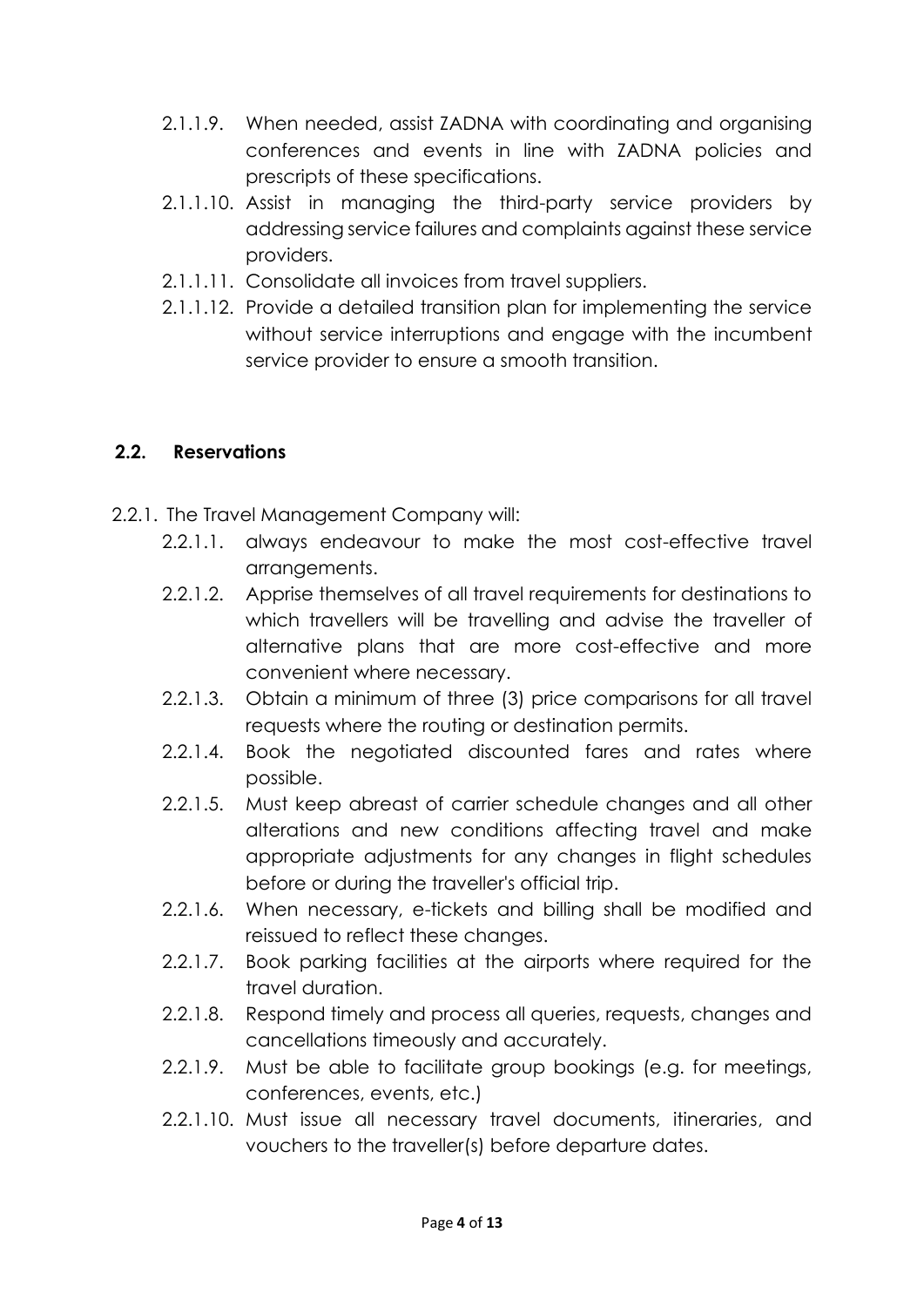- 2.2.1.11. Advise the traveller of all visa and inoculation requirements well in advance.
- 2.2.1.12. Assist with the arrangement of foreign currency and the issuing of travel insurance for international trips where required.
- 2.2.1.13. Facilitate any reservations that are not bookable on the Global Distribution System (GDS).
- 2.2.1.14. Facilitate the bookings generated through their own- or thirdparty Online Booking Tool (OBT) where it can be implemented.
- 2.2.1.15. Unless otherwise stated, all cases include domestic, regional and international travel bookings.
- 2.2.1.16. Visa applications will be the responsibility of the TMC, and the relevant information must be supplied to the traveller(s) where visas will be required.
- 2.2.1.17. Negotiated airline fares, accommodation establishment rates, car rental rates, etc., that are negotiated directly or by ZADNA are non-commissionable, where
- 2.2.1.18. commissions are earned for ZADNA bookings; all these commissions should be returned to
- 2.2.1.19. ZADNA every month.

# <span id="page-4-0"></span>**2.3. Air Travel**

- 2.3.1. The TMC must be able to book full-service carriers and low-cost carriers.
- 2.3.2. The TMC will book the lowest airfares possible for domestic travel.
- 2.3.3. For international flights, the airline which provides the most cost-effective and practical routings may be used and in line with ZADNA policies.
- 2.3.4. The TMC should obtain three or more price comparisons where applicable to present the most cost-effective and practical routing to the traveller.
- 2.3.5. The airline ticket should include the applicable airline agreement number and the individual loyalty program number of the traveller (if applicable).
- 2.3.6. Airline tickets must be delivered electronically to the traveller(s) promptly after booking before the departure times.
- 2.3.7. The TMC will also assist with booking charters for VIPs utilising the existing transversal term contract where applicable and the sourcing of alternative service providers for other charter requirements.
- 2.3.8. The TMC will be responsible for tracking and managing unused e-tickets as per the agreement with the ZADNA.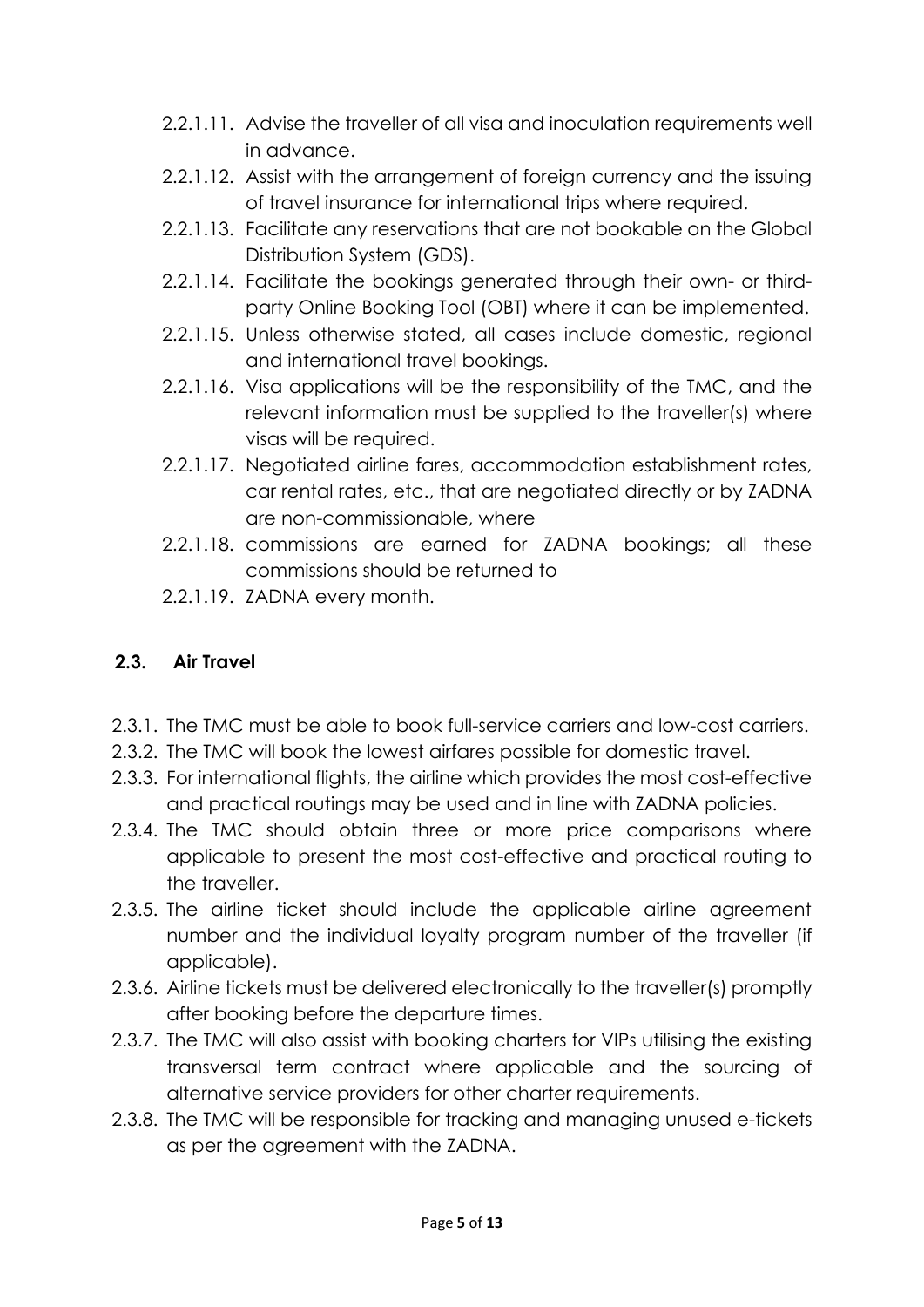## <span id="page-5-0"></span>**2.4. Accommodation**

- 2.4.1. The TMC will obtain price comparisons within the maximum allowable rate matrix as per the cost containment as annually agreed with ZADNA
- 2.4.2. The TMC will obtain three price comparisons from accommodation establishments that provide the best available rate within the maximum allowable rate and that are located as close as possible to the venue or office or location or destination of the traveller
- 2.4.3. This includes planning, booking, confirming and amending accommodation with any establishment (hotel group, private hotel, guest house or Bed & Breakfast) in accordance with ZADNA's travel policy.
- 2.4.4. Accommodation vouchers must be issued to all ZADNA travellers for accommodation
- 2.4.5. bookings and must be invoiced to ZADNA monthly. Such invoices must be supported by a copy of the original hotel accommodation charges.

### <span id="page-5-1"></span>**2.5. Car Rental and Shuttle Services**

- 2.5.1. The TMC will book the approved category vehicle in accordance with the ZADNA Travel Policy with the appointed car rental service provider from the closest rental location (airport, hotel and venue).
- 2.5.2. The travel consultant should advise the traveller on the best time and location for collection and return, considering the traveller's specific requirements.
- 2.5.3. For international travel, the TMC may offer alternative ground transportation to the traveller, including rail, buses, and transfers.
- 2.5.4. The TMC will book transfers in line with the ZADNA Travel Policy. Transfers can also include bus and coach services.

# <span id="page-5-2"></span>**2.6. After Hours and Emergency Services**

- 2.6.1. The TMC must provide a consultant or team of consultants to assist Travellers with after hours and emergency reservations and changes to travel plans.
- 2.6.2. A dedicated consultant/s must be available to assist VIP/Executive Travellers with after-hours or emergency assistance.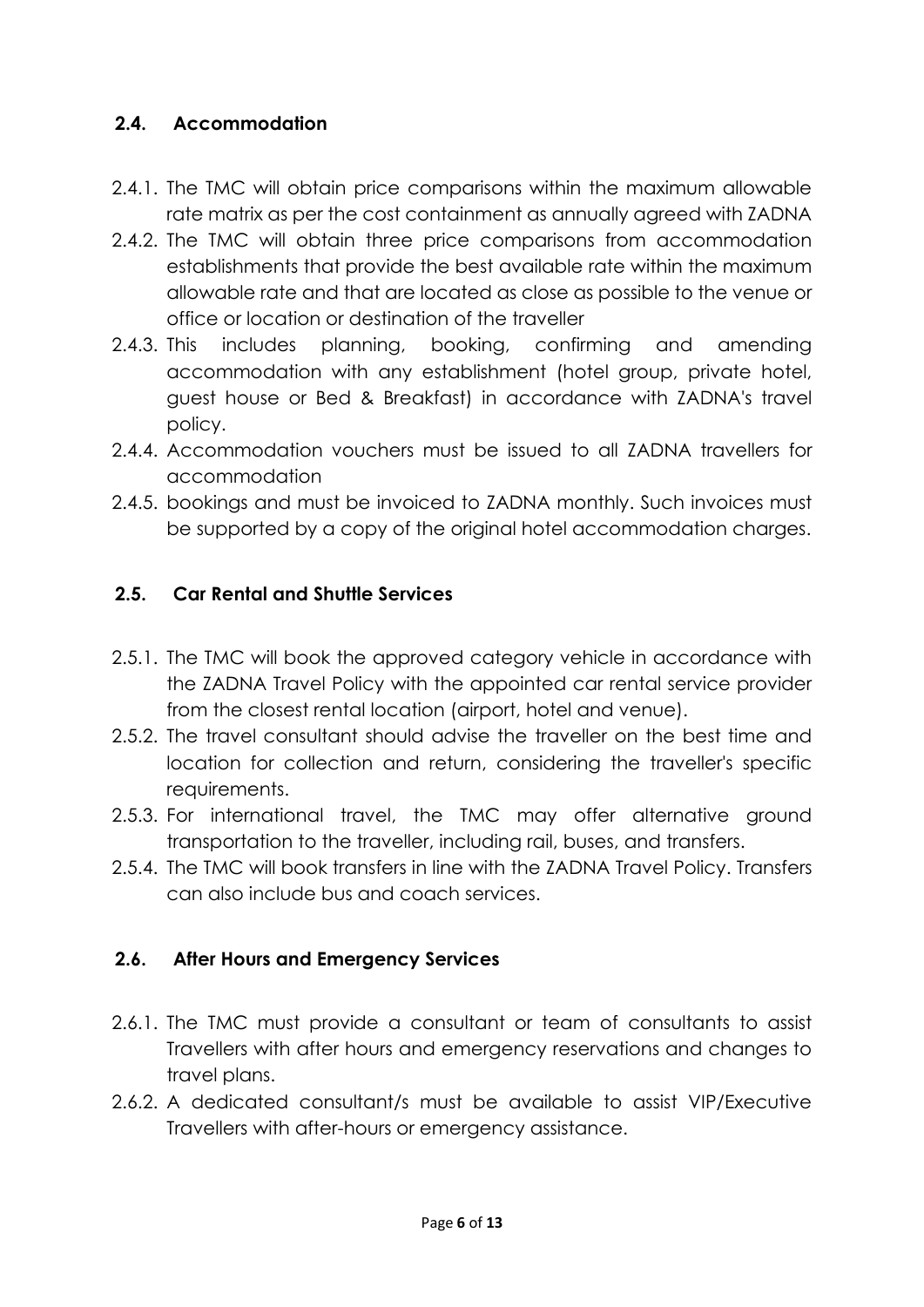- 2.6.3. After-hours services must be provided from Monday to Friday outside the official hours (16h30pm to 08h00am) and twenty-four (24) hours on weekends and Public Holidays.
- 2.6.4. A call centre facility or after hours contact number should be available to all travellers so that when required, unexpected changes to travel plans can be made and emergency bookings attended to.
- 2.6.5. The TMC must have a standard operating procedure for managing after-hours and
- 2.6.6. emergency services.

## <span id="page-6-0"></span>**3. COMMUNICATION**

- 3.1. All enquiries must be investigated, and prompt feedback is provided in accordance with the Service Level Agreement.
- 3.2. The TMC must ensure sound communication with all stakeholders. Link the business traveller, travel coordinator, and travel Management Company in one smooth continuous workflow.

# <span id="page-6-1"></span>**4. FINANCIAL MANAGEMENT**

- 4.1. The TMC must implement the rates negotiated by ZADNA with travel service providers, if any, or the discounted airfares.
- 4.2. The TMC will be responsible for managing the service provider accounts. This will include the timely receipt of invoices to be presented to ZADNA for payment within the agreed time period.
- 4.3. Enable savings on total annual travel expenditure, and this must be reported and proof provided during monthly and
- 4.4. quarterly reviews.
- 4.5. Where pre-payments are required for smaller Bed & Breakfast /Guest House facilities, these will be processed by the TMC. These are occasionally required at short notice and even for same-day bookings.
- 4.6. Consolidate Travel Supplier bill-back invoices.
- 4.7. The TMC is responsible for consolidating invoices and supporting documentation to be provided to ZADNA's Finance Department on the agreed time period (e.g. monthly). This includes attaching the Travel Authorisation or Purchase Order and other supporting documentation to the invoices reflected on the Service provider bill-back report or the credit card statement.
- 4.8. Ensure Travel Supplier accounts are settled timeously.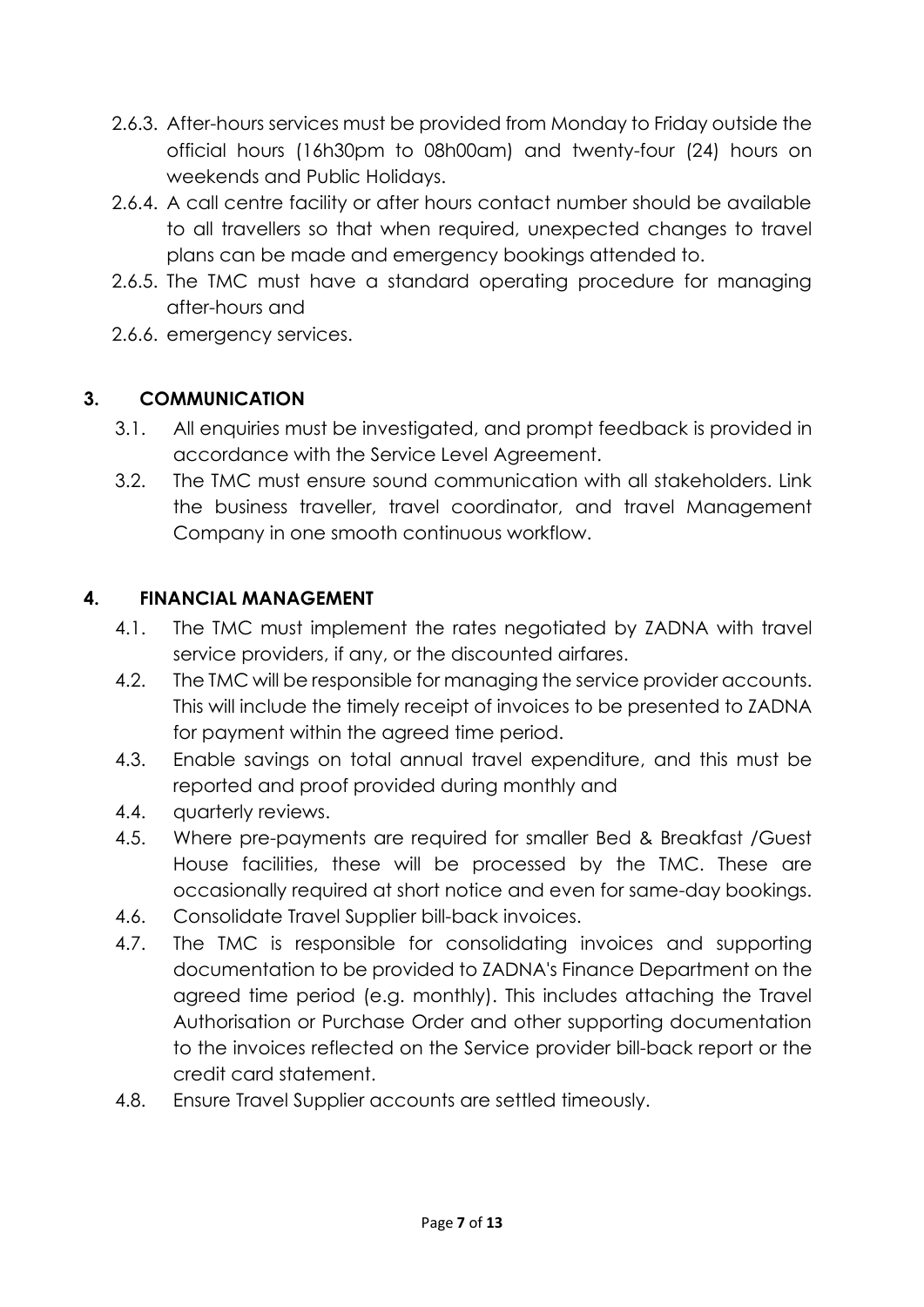## <span id="page-7-0"></span>**5. TECHNOLOGY, MANAGEMENT INFORMATION AND REPORTING**

- 5.1. The TMC must be able to consolidate all management information related to travel expenses into a single source document with automated reporting tools.
- 5.2. All management information and data input must be accurate.
- 5.3. The TMC will be required to provide the ZADNA with a minimum of three (3) standard monthly
- 5.4. Reports must be accurate and provided as per ZADNA's specific requirements at the agreed time. The information must be available on a transactional level that reflects detail, including the traveller's name, date of travel, and spend category (for example, air travel, shuttle, accommodation).
- 5.5. ZADNA may request the TMC to provide additional management reports.
- 5.6. Reports must be available in an electronic format, for example, Microsoft Excel.
- 5.7. Service Level Agreements reports must be provided on the agreed date. It will include but will not be limited to the following:

## **5.7.1. Travel**

- 5.7.1.1. After hours' Report;
- 5.7.1.2. Compliments and complaints;
- 5.7.1.3. Consultant Productivity Report;
- 5.7.1.4. Long term accommodation and car rental;
- 5.7.1.5. Extension of business travel to include leisure;
- 5.7.1.6. Upgrade of a class of travel (air, accommodation and ground transportation);
- 5.7.1.7. Bookings outside Travel Policy.

# **5.7.2. Finance**

- 5.7.2.1. Reconciliation of commissions/rebates or any volume-driven incentives;
- 5.7.2.2. Creditor's ageing Report;
- 5.7.2.3. Creditor's summary payments;
- 5.7.2.4. Daily invoices;
- 5.7.2.5. Reconciled reports for Travel Lodge card statement;
- 5.7.2.6. No show report;
- 5.7.2.7. Cancellation report;
- 5.7.2.8. Receipt delivery report;
- 5.7.2.9. Monthly Bank Settlement Plan (BSP) Report;
- 5.7.2.10. Refund Log;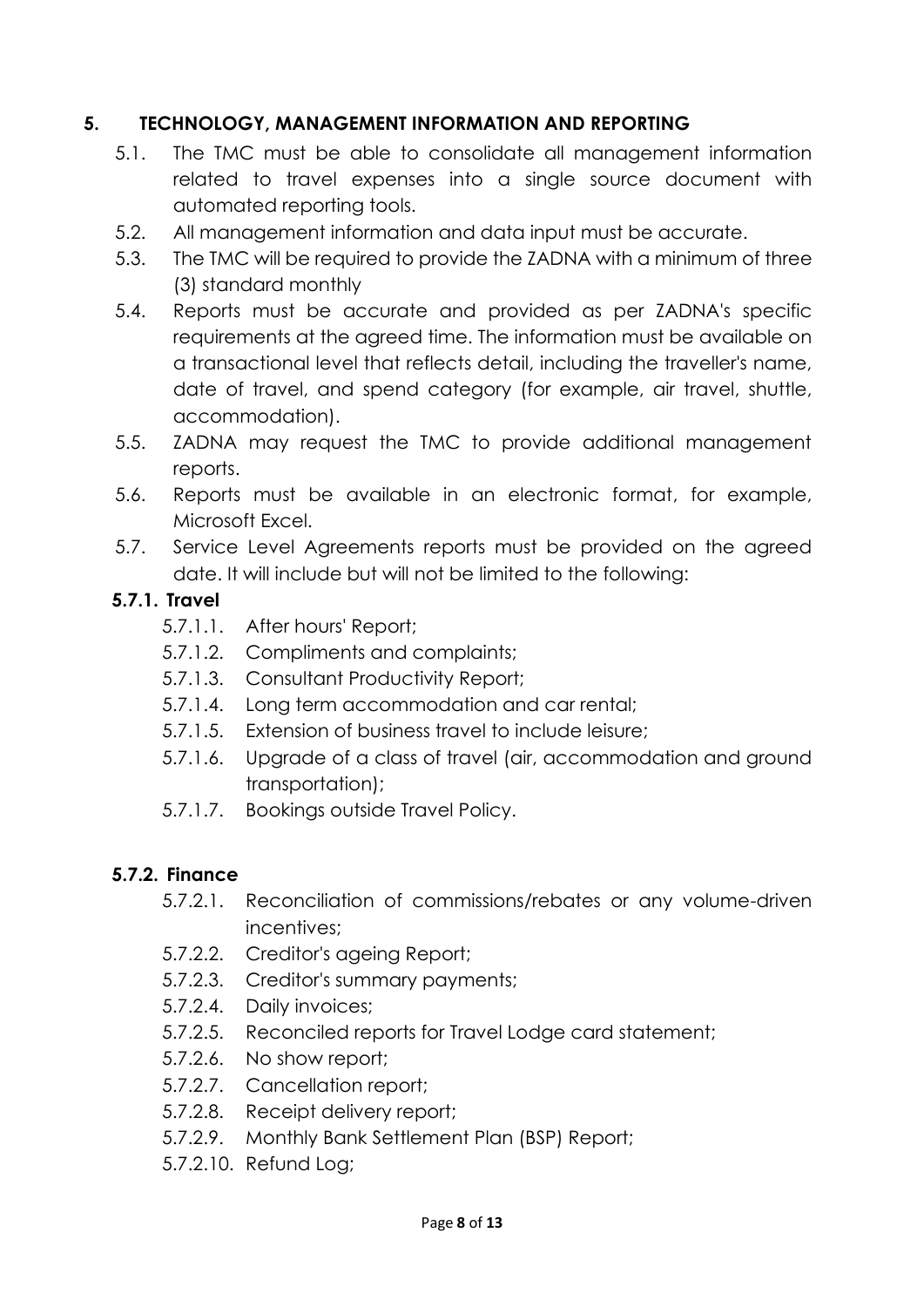5.7.2.11. Open voucher report, and

5.7.2.12. Open Age Invoice Analysis.

5.8. The TMC will implement all the necessary processes and programs to ensure that all the data is always secure and not accessible by any unauthorised parties.

# <span id="page-8-0"></span>**6. ACCOUNT MANAGEMENT**

- 6.1. An Account Management structure should be put in place to respond to the needs and requirements of ZADNA and act as a liaison for handling all matters with regard to the delivery of services in terms of the contract.
- 6.2. The TMC must appoint a dedicated Account or Business Manager who is ultimately responsible for managing the ZADNA account.
- 6.3. The necessary processes should be implemented to ensure good quality management and traveller satisfaction.
- 6.4. A complaint handling procedure must be implemented to manage and record the compliments and complaints of the TMC and other travel service providers.
- 6.5. Ensure that the ZADNA Travel Policy is enforced.
- 6.6. The Service Level Agreement (SLA) must be managed, and customer satisfaction surveys conducted to measure the performance of the TMC.
- 6.7. Ensure that workshops/training is provided to Travellers and Travel **Bookers**
- 6.8. During reviews, comprehensive reports on travel spending and the performance in terms of the SLA must be presented.

# <span id="page-8-1"></span>**7. VALUE-ADDED SERVICES**

- 7.1. The TMC must provide the following value-added services:
	- 7.1.1.1. Destination information for regional and international destinations;
		- a)Health warnings;
		- b)Weather forecasts;
		- c) Places of interest;
		- d)Visa information;
		- e) Travel alerts;
		- f) Location of hotels and restaurants;
		- g)Information including the cost of public transport;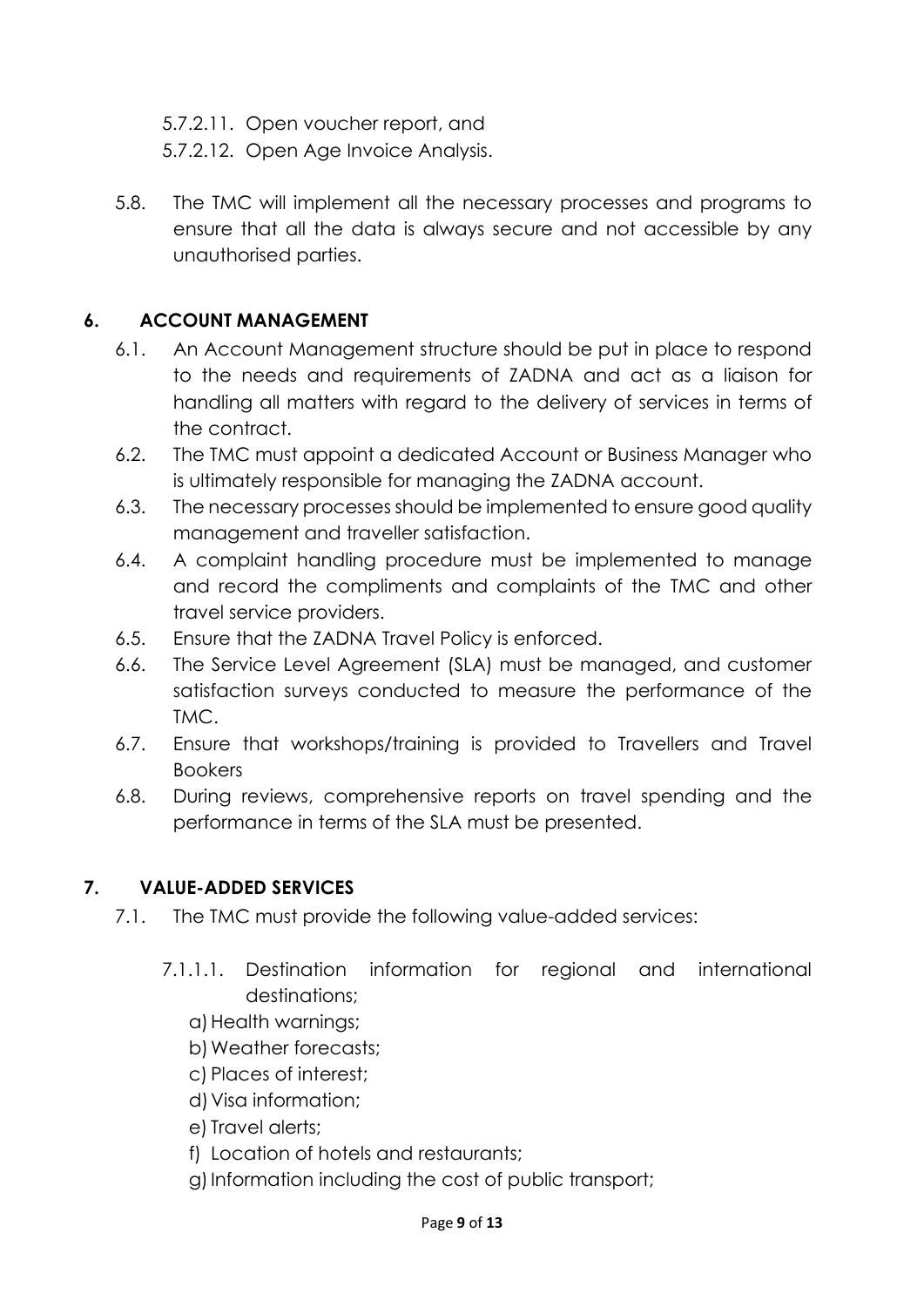- h) Rules and procedures of the airports;
- i) Business etiquette specific to the country;
- j) Airline baggage policy; and
- k) Supplier updates
- 7.1.1.2. Electronic voucher retrieval via web and smartphones;
- 7.1.1.3. SMS notifications for travel confirmations;
- 7.1.1.4. Travel audits;
- 7.1.1.5. Global and domestic Travel Risk Management;(updates on pandemics)
- 7.1.1.6. VIP services for Executives that include but are not limited to check-in support.

## <span id="page-9-0"></span>**8. COST MANAGEMENT**

- 8.1. The TMC must advise on the most cost-effective option at all times.
- 8.2. The TMC plays a pivotal role in providing high-quality travel-related services designed to strike a balance between effective cost management, flexibility, and traveller satisfaction.
- 8.3. The TMC should have in-depth knowledge of the relevant supplier(s)' products to be able to provide the best option and alternatives that are in accordance with ZADNA's Travel Policy to ensure that the traveller reaches his/her destination safely, in reasonable comfort, with minimum disruption, cost-effectively and in time to carry out his/her business.

# <span id="page-9-1"></span>**9. QUARTERLY AND ANNUAL TRAVEL REVIEWS**

- 9.1. The TMC must present quarterly reviews on all ZADNA travel activity in the previous three-month period. These reviews are comprehensive and presented to
- 9.2. ZADNA's Operations and Finance teams, as part of the performance management reviews
- 9.3. based on the service levels.
- 9.4. Annual Reviews are also required to be presented to ZADNA's Senior Executives.
- 9.5. These Travel Reviews will include without limitation the following information
- 9.5.1. Accommodation
- 9.5.2. Flights
- 9.5.3. Car hire
- 9.5.4. Shuttle services
- 9.5.5. Visa application
- 9.5.6. Travel Insurance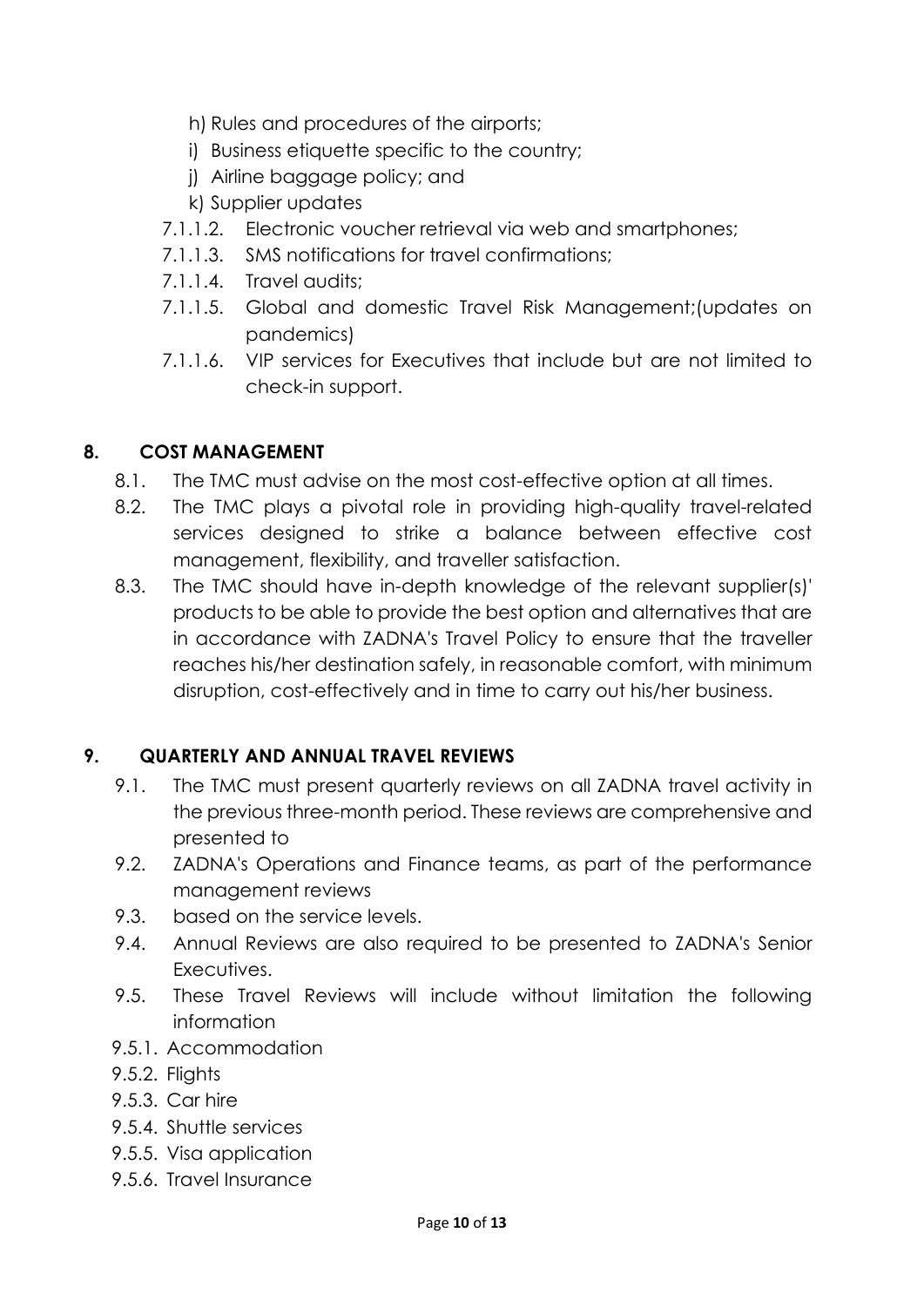- 9.5.7. Conference venue
- 9.5.8. Invoicing

### <span id="page-10-0"></span>**10. PRICING MODEL**

10.1. ZADNA requires bidders to propose two pricing models: the transactional fee model and the management fee model. ZADNA will, at their discretion, select the best possible cost-effective option.

#### <span id="page-10-1"></span>**10.2. Transaction Fees**

10.2.1. The transaction fee must be a fixed amount per service. The fee must be linked to the cost involved in delivering the service and not a percentage of the value or cost of the service provided by third-party service providers.

#### <span id="page-10-2"></span>**10.3. Volume Driven Incentives**

- 10.3.1. Bidders need to note the following when determining the pricing:
	- 10.3.1.1. Where possible be offered the National Treasury has negotiated non-commissionable fares and rates with various airlines carriers and other service providers;
	- 10.3.1.2. An open book policy will apply, and commissions and discounts earned through the ZADNA's volumes will be reimbursed to ZADNA.
	- 10.3.1.3. TMCs are to book these negotiated rates or the best fare available, whichever is the most cost-effective for the institution.

### <span id="page-10-3"></span>**11.CONFIDENTIALITY**

- 11.1. The Bidder agrees to keep confidential all information that they receive, directly or indirectly, from theAuthority or any other stakeholder, as well as all copies or analyses that they make, or have been made by third parties, based on such information (collectively, the Material).
- 11.2. The Bidder shall use the Material exclusively to prepare deliverables relevant to this assignment.
- 11.3. The Bidder shall only permit access to the Material to persons within their organisations on a need-to-know basis.
- 11.4. The Bidder shall explicitly inform such persons of the confidential nature of the Material and, beforeproviding them with the Material, subject them to the confidentiality obligations contained in this Terms of Reference.
- 11.5. The Bidder agrees that the Material will remain the property of ZADNA and cannot be used anywhere outside this assignment's scope.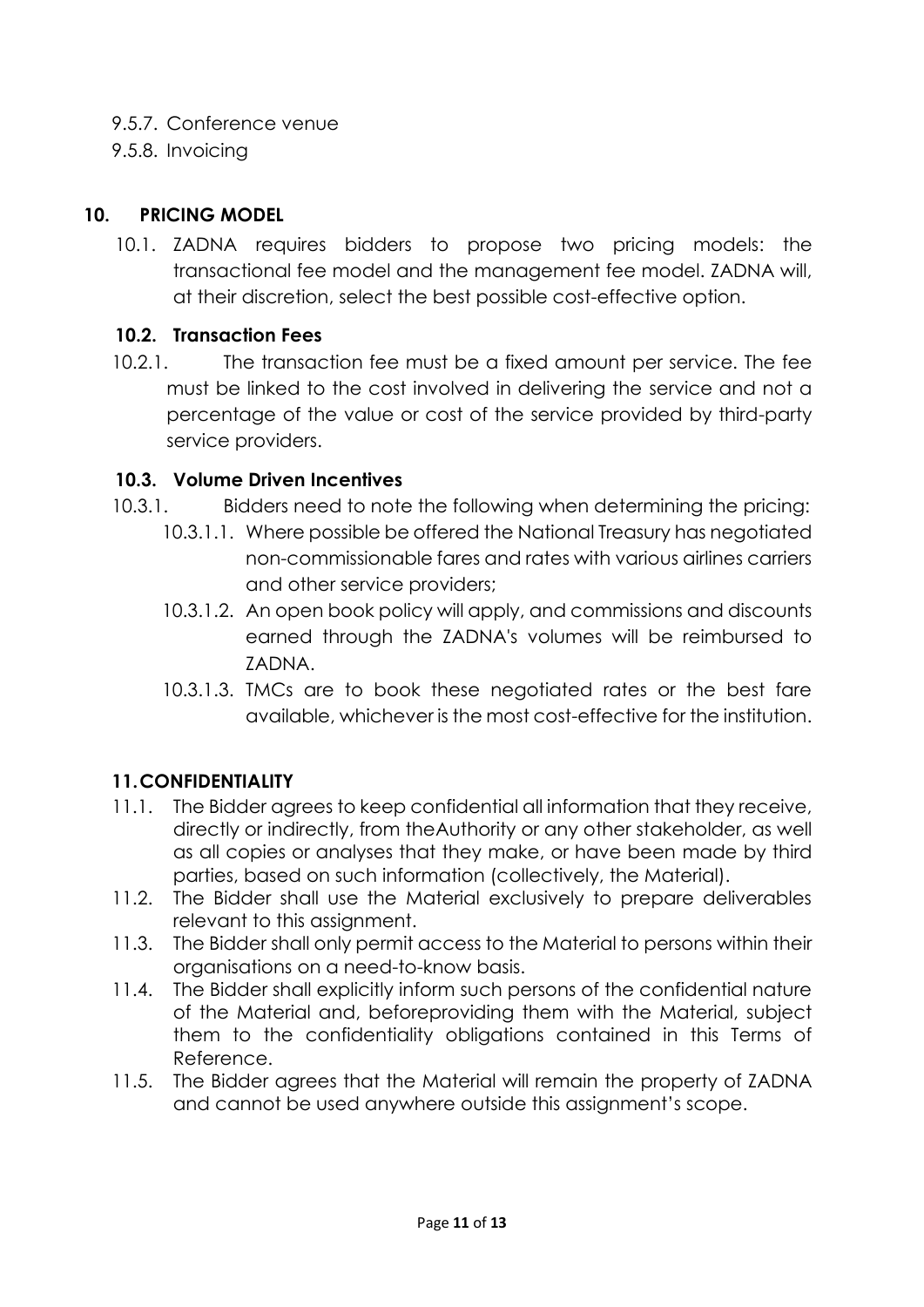### <span id="page-11-0"></span>**12.INSTRUCTIONS FOR SUBMISSION OF THE RFP**

- 12.1. Bidders shall submit information responses in accordance with the prescribed manner of submissions as specified.
- 12.2. The Bidders must respond to annexures in detail and provide a written proposal.
- 12.3. All responses in this regard shall only be accepted if they have been sent to the provided email before or on the closing date and stipulated time.
- 12.4. No information shall be accepted by ZADNA if submitted in any manner other than as prescribed above.
- 12.5. ZADNA will disqualify any Bidder for purposes of this Request for Proposal if their response is submitted after the deadline.
- 12.6. All Bidders must submit their response no later than 12h00 (South African Standard Time) on Friday the 25th June 2022. They must be submitted to zadnafinance@zadna.org.za

## <span id="page-11-1"></span>**13.EVALUATION CRITERIA**

The RFP will be evaluated with the preference point 80/20 evaluation.

| Total Functionality awarded Points 70   Total Point for price Awarded 30 |  |
|--------------------------------------------------------------------------|--|
|                                                                          |  |

### <span id="page-11-2"></span>**13.1. Administrative Requirements**

- 13.1.1. It is required that each Bidder must submit a response documentation pack –that the submission has to be in portable document format (PDF);
- 11.1.3 That is delivered at the correct email address within the stipulated date and time as specified, all supporting documents and fully and correctly filled forms must be submitted.

### <span id="page-11-3"></span>**13.2. CIPC Registration Documents.**

- 13.2.1. Tax clearance Information/Certificate.
- 13.2.2. B-EEE Certificate.
- 13.2.3. Fully completed annexure forms are attached herein.
- 13.2.4. Detailed Company profile.
- 13.2.5. Professional body affiliation confirmation.
- 13.2.6. Three contactable references in the same scope of work.
- 13.2.7. Pricing Schedule
- 13.2.8. Declaration of Interest for key Management in the organisation.